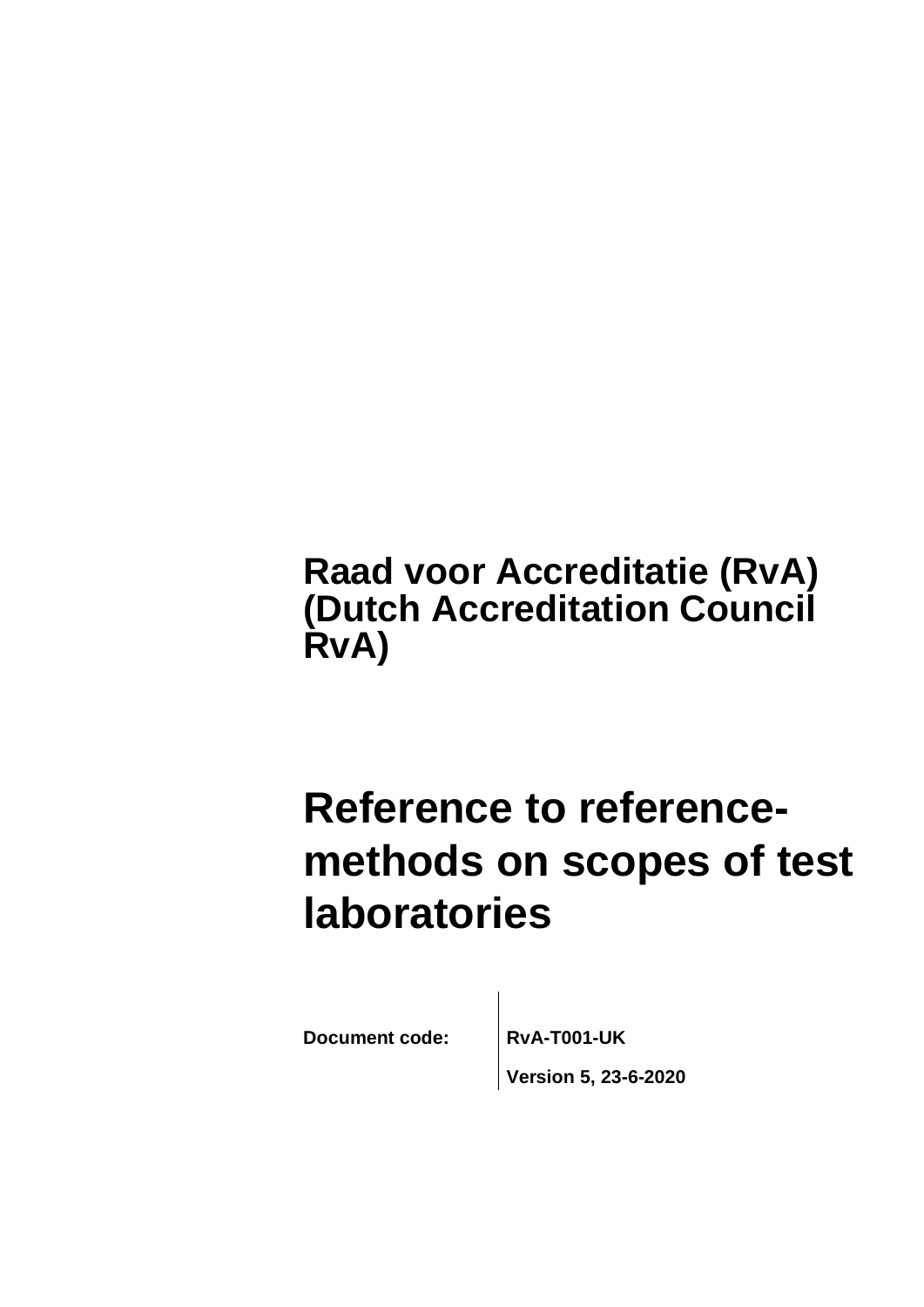An RvA-Explanatory Note describes the policy and/or the procedures of the RvA in relation to a specific field of accreditation. In case the policy and/or procedures for a specific field of accreditation as described in an RvA Explanatory note, is/are documented by EA, ILAC or IAF, the RvA will bring its policy and procedures in line with the EA, ILAC or IAF document.

A current version of the Explanatory note is available through the website of the RvA [\(www.rva.nl\).](http://www.rva.nl)./)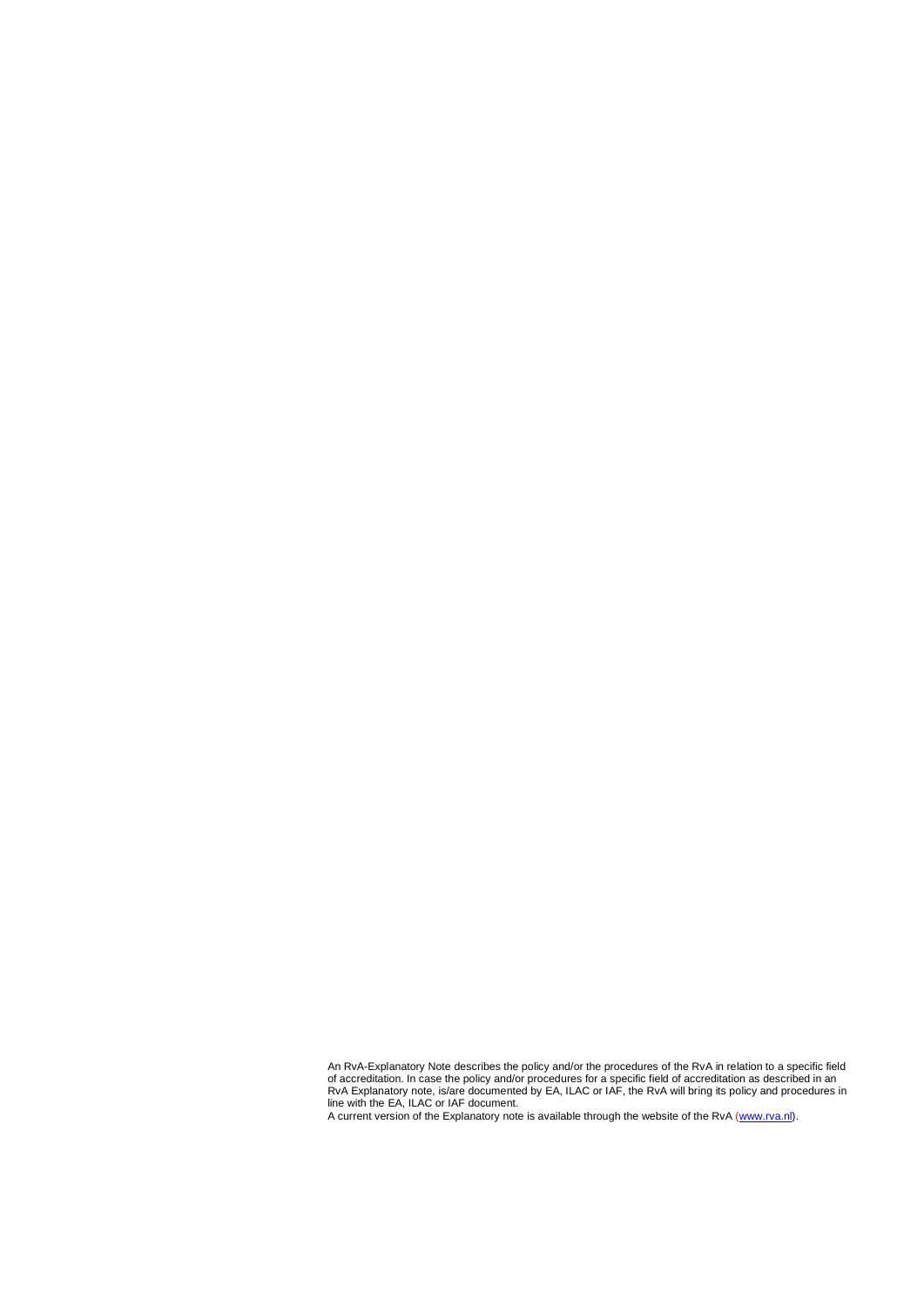

# **Contents**

| 1            |         |                                                                                    | 4                       |
|--------------|---------|------------------------------------------------------------------------------------|-------------------------|
| $\mathbf{2}$ |         |                                                                                    | $\overline{\mathbf{4}}$ |
|              | 2.1     |                                                                                    | $\overline{\mathbf{4}}$ |
|              | 2.2     |                                                                                    |                         |
|              | 2.3     |                                                                                    |                         |
|              |         |                                                                                    |                         |
|              |         |                                                                                    |                         |
|              |         |                                                                                    |                         |
|              |         |                                                                                    |                         |
|              | 2.4     |                                                                                    |                         |
|              | $2.5\,$ |                                                                                    |                         |
| 3            |         | Reference to reference method by the laboratory_________________________________10 |                         |
| 4            |         |                                                                                    |                         |
| 5            |         |                                                                                    |                         |
|              |         | Annex 1 Examples of critical and non-critical elements of a reference method 11    |                         |
|              |         | Annex 2 Examples of permitted expansion of the area of application ________ 14     |                         |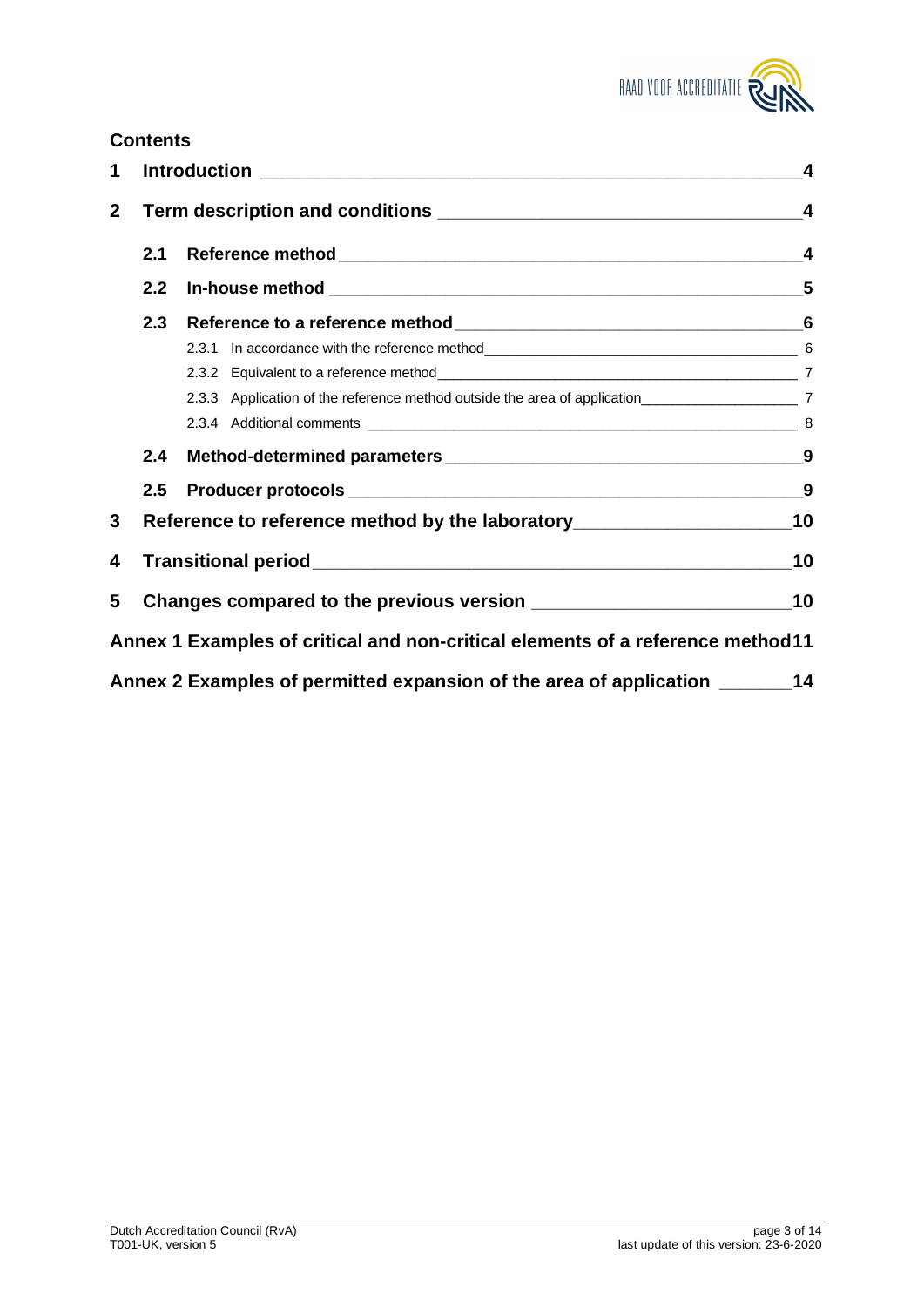

# **1 Introduction**

The RvA aims to create unambiguous descriptions of the scopes of accreditation for test laboratories. This explanatory document RvA-T001 sets out under which conditions the RvA refers to a reference method in the scopes or states that it relates to an in-house method. With the introduction of this version of RvA-T001, the RvA ceases to use the terms 'in accordance with' and 'equivalent to' in the scope of accreditation and only the reference method is still referred to. The use of the terms 'in accordance with' and 'equivalent to' remain applicable to the laboratories however, in particular in the manner in which the laboratories inform clients about the methods to be applied (e.g. in offers) and applied methods (e.g. in reports).

This document applies to the accreditation of test laboratories under EN ISO/IEC 17025<sup>1</sup> in the following sectors/areas of work:

- agricultural products, food stuffs, raw materials for the food industry and animal feed;
- environmental compartments water, soil and air;
- forensics:
- human health, animals and animal health, pharmacy;
- fuels, ores, minerals, chemicals, waste products, residues, metals and precious metals;
- textile, leather and leather products, paper.

In the event of doubt, the board of the RvA will make a decision on the applicability.

In section 2 of this document, the terms 'reference method', 'in-house method', 'in accordance with' and 'equivalent to' are further explained and it describes the conditions for the use of these terms in the scope. Section 3 explains the relationship of the terms 'in accordance with', 'equal to' and 'inhouse method' with the specific requirements of EN ISO/IEC 17025. Finally, section 4 sets out the transitional arrangement for the introduction of the new RvA-policy.

# **2 Term description and conditions**

## **2.1 Reference method**

A reference method is a method published by an international, regional or national standardisation institute or by reputable technical organisations or in relevant scientific texts or journals or are specified by the manufacturer of the equipment (see also EN ISO/IEC 17025 criterion 7.2.1.4). A method that is generally accepted in the sector can also be used as a reference method.

A reference method must be publicly available. However, in some situations this is not possible, because a cancelled or withdrawn reference method must be used for example. For current reference methods, generally no year or other version-indication is placed after the reference method; however this does occur for cancelled or withdrawn reference methods (see the policy in RvA-BR003; Policy rule Scope of Accreditation).

<sup>&</sup>lt;sup>1</sup> Where in this document a reference is made to EN ISO/IEC 17025, this means the standard EN ISO/IEC 17025:2017, including the Dutch translation (NEN-EN-ISO/IEC 17025:2018). The document can also be read with the 2005-version of EN ISO/IEC 17025, although the criteria numbers will then be different (see RvA-T049 for a cross-reference).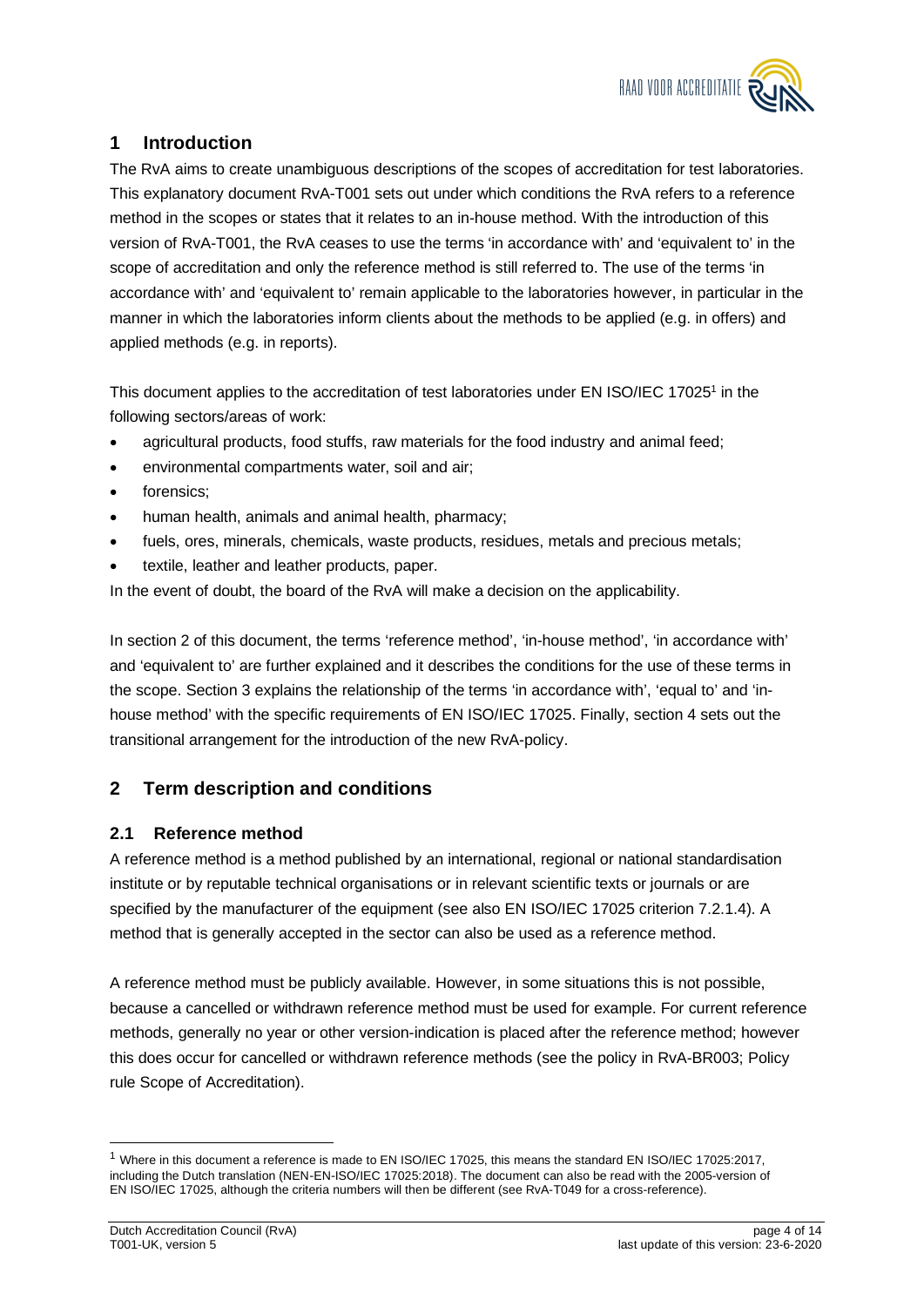

A reference method may be a draft method (draft standard (F)DIS, prEN, etc.), provided it meets the conditions set out above and below. A draft version of a reference method that is not yet publicly available will therefore not be named in the scopes.

It is essential that the reference method contains minimum information relating to:

- area of application in terms of matrices and measuring quantities (parameters or components);
- the method, including a description of measuring principles and techniques;
- the method of performance, possibly with various degrees of freedom or room for interpretation of which it is established that these do not significantly influence the result.

Specific protocols of manufacturers of equipment or test methods are not considered to be reference methods and are not mentioned in a scope; it can happen generically however (see 2.5 Producer protocols).

#### **2.2 In-house method**

EN ISO/IEC 17025 recommends making use of reference methods. Where the laboratory is unable to use a reference method, the method will be stated on the scope of the accreditation as 'in-house method'. If the laboratory has adjusted a reference method in such a way that it can no longer claim that performance is 'in accordance with' this reference method and it is also unable to demonstrate it to be 'equal to', the method will be stated on the scope as 'in-house method'.

Within an 'in-house method', the laboratory can have sub-processes where a reference method is applied. Examples of sub-processes include (sample) pre-treatment, access, destruction, extraction, clean-up, analysis, measurement, etc. The sub-processes specified by the laboratory that are subject to a reference method can be set out in the scope of accreditation. Examples of this include the performance of the sample pre-treatment in accordance with reference method X, a performance of the analysis in accordance with reference method Y, or a combination of both. This will then be included in the scope as follows:

in-house method (performance of sample pre-treatment: reference method X; performance of analysis or measurement: reference method Y)

or, for example:

in-house method

(extraction/destruction: in-house method; performance of analysis: reference method Y)

On the basis of EN ISO/IEC 17025 criterion 7.2.2, the laboratory must demonstrate that a method is suitable for the intended goal. The laboratory is therefore obliged to validate an 'in-house method'. The degree of validation depends on the method being applied and what adjustments/changes have been implemented compared to any reference method. If it relates to a method developed by the laboratory itself, then a full validation must always be carried out. See also comments in 2.3.4.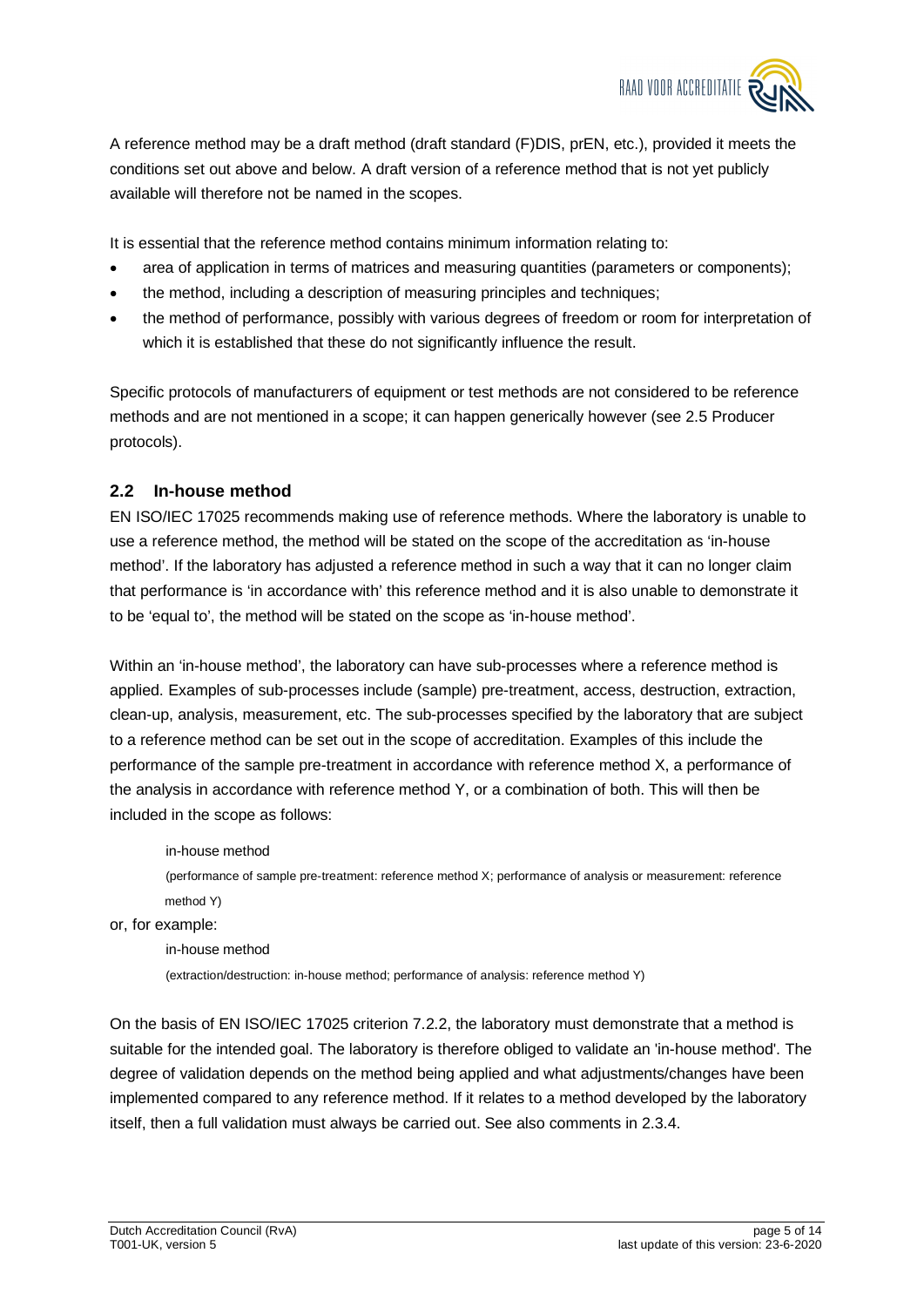

#### **2.3 Reference to a reference method**

In the scope of the accreditation, the RvA will only refer to a reference method if the test:

- is carried out in in accordance with the reference method, or
- can be viewed as equal to the reference method.

On condition, a reference method can also be specified for a test whereby the reference method is applied outside the area of application of the reference method.

#### **2.3.1 In accordance with the reference method**

'In accordance with' applies if the method is used for the area of application as described in the reference method and during execution there is no deviation from the reference method on critical elements. A deviation on non-critical elements is only acceptable if the RvA-technical experts in the field agree in advance that the deviation does not influence the result (in respect of which it is pointed out that the RvA takes the ultimate decision on this). A formal ruling by the relevant standards committee can of course also be accepted for this. For a number of examples, see annex 1 and annex 2 of this explanatory document.

On the basis of EN ISO/IEC 17025 criterion 7.2.1.5, the laboratory must verify and demonstrate that it is able to perform the method in accordance with the specifications in the reference method. This means that the laboratory must minimally be able to establish the demonstrability threshold, the measuring range, the linearity, correctness, retrieval, repeatability and reproducibility. These performance parameters must demonstrably permanently be controlled. The RvA-technical expert will assess this on the basis of the submitted work instruction, (validation) reports, quality controls, and by witnessing the performance of the test.

If the characteristics are specified in the reference method, then the performances achieved by the laboratory may not be significantly worse. With regard to trueness, this performance may not significantly depart from that specified.

If no performance characteristics are mentioned in the reference method, these will have to meet the performance characteristics from comparable reference methods.

The RvA expert assesses the claim of conformity on the basis of the submitted work instructions, (validation) reports, quality controls and a review of the execution of the test.

For umbrella standards, there is a modular approach whereby an umbrella standard refers to a number of (optional) sub-processes, such as sample pre-treatment, access and analysis. There are separate reference methods for these sub-processes, which can be carried out by the laboratory 'in accordance with'. If, for example, work is carried out in accordance with umbrella standard A, then the scope would appear as follows:

umbrella standard A (sample pre-treatment: standard X; access: standard Y, measuring: standard Z)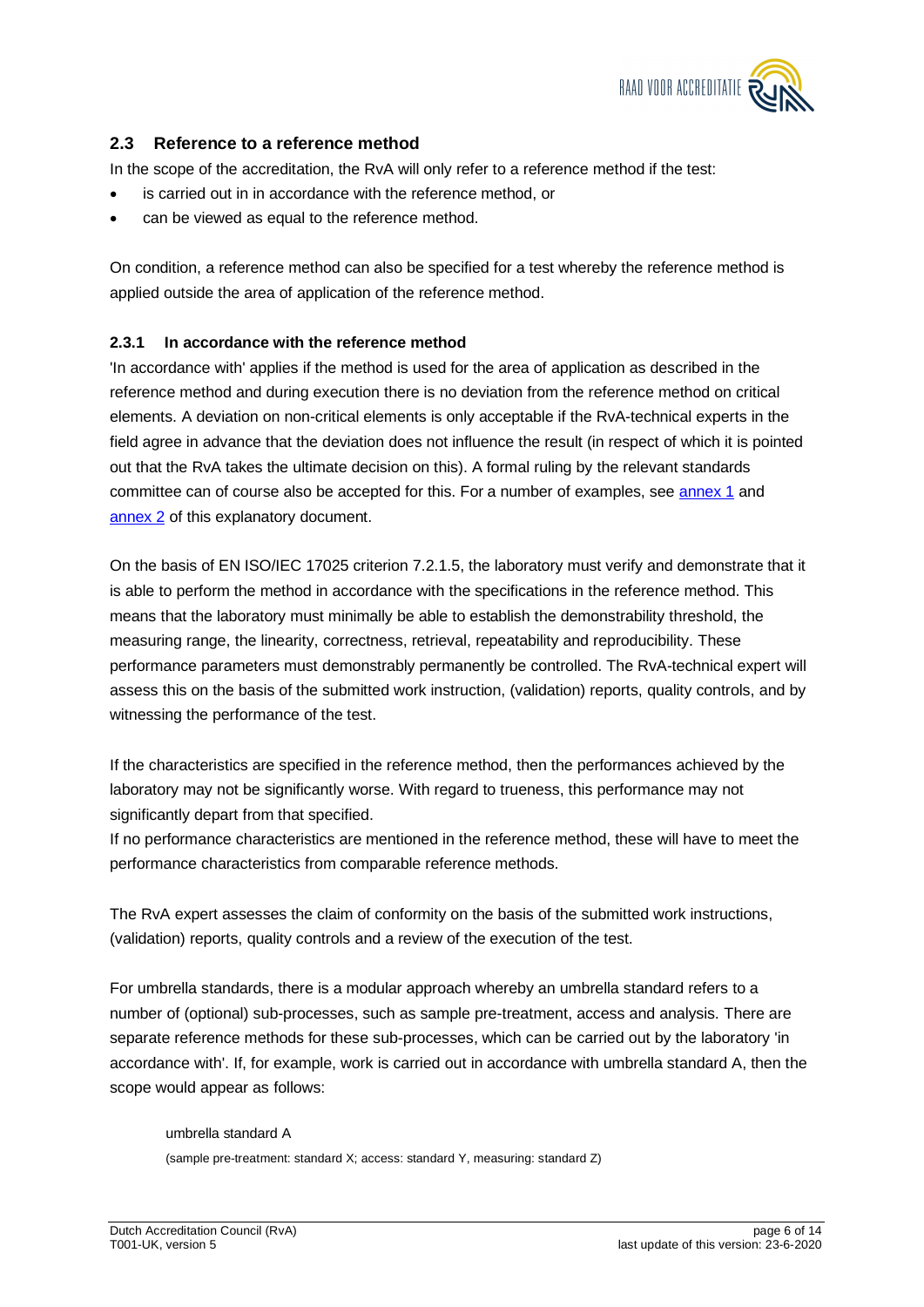

As regard the umbrella standards it applies that the use of umbrella standards may result in methods where the results can be significantly influenced. However, this is in conflict with the third fundamental stated in 2.1 Reference method: '*The method of performance, possibly with various degrees of freedom or room for interpretation in respect of which it is established that these do not significantly influence the result*'. When using umbrella standards it therefore is always necessary to state the individual standards for access, destruction, clean-up, analysis, etc., explicitly and both the subprocesses and the entire process have to be fully validated or verified. When several options are offered in the relevant standard for the sub-process, the selected option must be stated unambiguously in the scope. The same of course also applies for reporting to the client.

In some situations the reference method refers to different reference methods for the pre-treatment. In those situations the method applicable for umbrella standards shall be used. If the reference method makes mandatory reference to just one other reference method which prescribes the sample pretreatment, the pre-treatment method does not have to be stated explicitly in the scope (but it may be stated on the request of the organisation).

#### **2.3.2 Equivalent to a reference method**

'Equivalent to' is reserved for methods where the methods for carrying out the assessment and/or measuring principle depart from the reference method, but where the laboratory has demonstrated that equivalent results will be obtained. 'Equivalent to' applies to the same area of application as the reference method meaning: the same parameters in the same matrix.

On the basis of EN ISO/IEC 17025 criterion 7.2.2, the laboratory must validate the relevant changes. See as a reference source in this context NEN 7778, Equivalence may be claimed if the performance characteristics are not significantly worse than those stated in the reference method. Furthermore, the results in relevant matrices compared to those of the reference method should not produce any greater differences than can be explained on the basis of the reproducibility within the laboratory.

The laboratory must demonstrate the above by (see also the comments in 2.3.4):

- determining the performance characteristics for the equivalent method and to test these against those of the reference method. If the reference method does not refer to the characteristics then the laboratory should determine these for the reference method itself.
- analysing samples with relevant matrices in relevant concentration areas with both methods and by testing the correctness of the results.

The provisions in respect of the umbrella standards in the previous paragraph apply also to claiming 'equivalent to...'.

#### **2.3.3 Application of the reference method outside the area of application**

Where a reference method is used outside the area of application of this reference method (a different matrix or unspecified components for example), but where at least one of the following conditions is met, the laboratory can also refer to the reference method: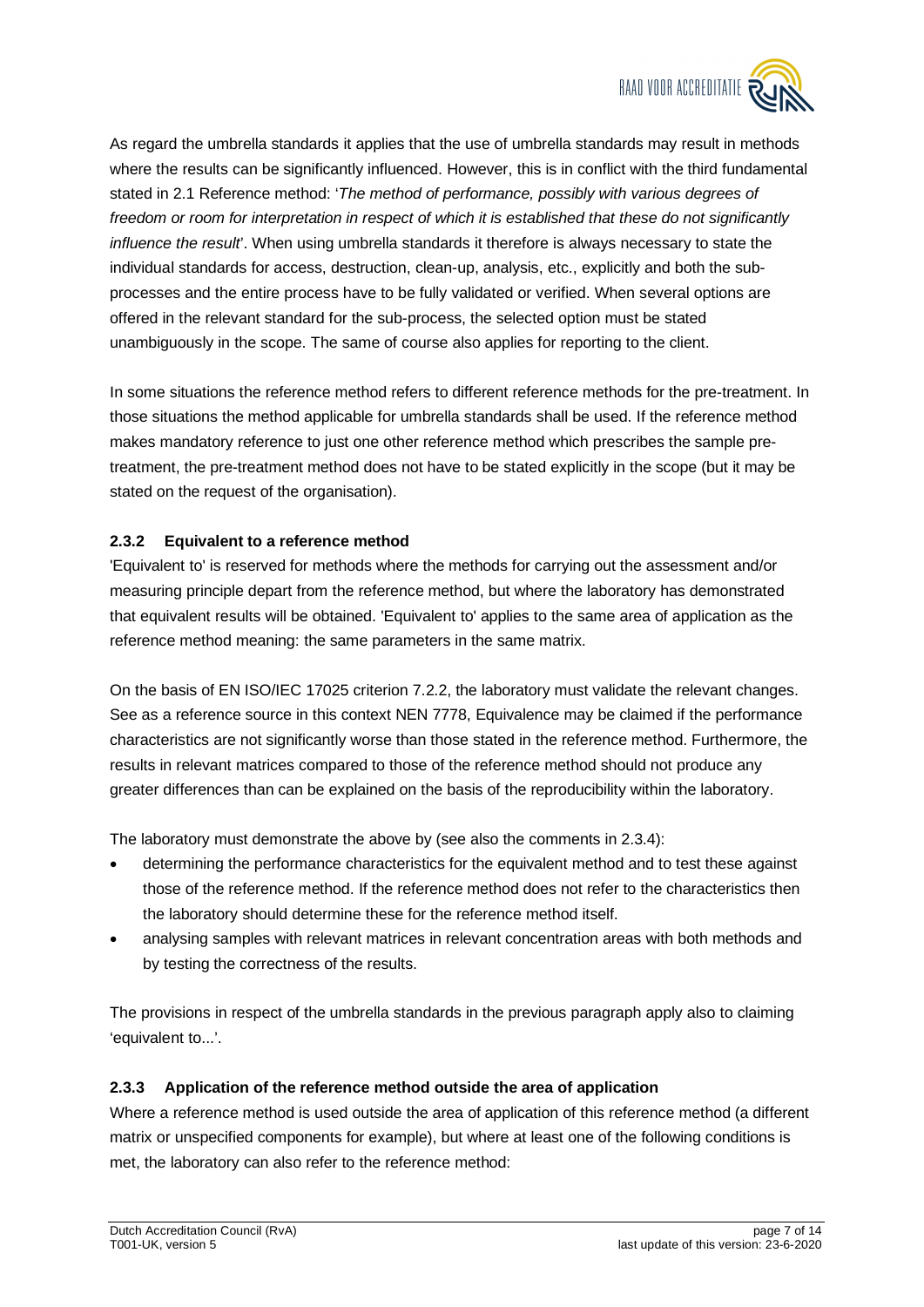

- The reference method is applied to a different matrix than the matrix specified in the area of application of the reference method but an official body has determined (by law), or the sector and the RvA have agreed, that the reference method may also be applied to this matrix.
- The reference method is applied to components not specified in the area of application of the reference method but an official body has determined (by law), or the sector and the RvA have agreed, that the reference standard can also be applied to these components.

The following also applies:

- On particular elements it is permitted, just as with the 'equivalent to', to deviate from the reference method in the performance, but the measuring principle must remain the same in this situation.
- In all situations it applies that the performance characteristics must demonstrably meet the comparable performance characteristics specified in the reference method (example: with different matrices, the performance characteristics must comply with the comparable specified matrix of the reference method, or, with different components, the performance characteristics must comply with the most comparable component specified in the reference method). See also 2.3.2 for the relevant performance characteristics, the testing and the determination of the equivalence of performance characteristics.
- Note 1 The guideline is that the different matrix may not be a 'heavier' matrix than specified in the reference method and the components must fall in the same group of components as specified in the reference method. In respect of the matrix, it is permitted to first carry out an extra pre-treatment step resulting in a matrix to which the reference method can be applied.
- Note 2 The laboratory must have notified the use of different components and/or a different matrix to the relevant document owner/manager (often the standards committee or shadow committee) except when there is a (statutory) obligation by an official body. During checks and reassessments by the RvA, this notification or (statutory) demand and, preferably, also the response of the document owner/manager, must be shown. Further to the response of the document owner/manager it may be decided that reference to the reference method is not possible.
- Note 3 For accreditation schemes and accreditation programmes such as AS1000, AS2000, AS3000, AP04 and AP05 it is self-evidently not possible to apply those outside the area of application (it is possible for the underlying technical standards but not for the scheme or programme itself).

For a few examples, see annex 2.

The reference to an umbrella standard can take place in a comparable manner as stated under 2.3.1 (without the term 'in accordance with'), when the area of application of the umbrella standard deviates, under the same conditions as stated above.

#### **2.3.4 Additional comments**

Note 1:

Regarding the interpretation and use of the terms: trueness, repeatability, reproducibility, etc., the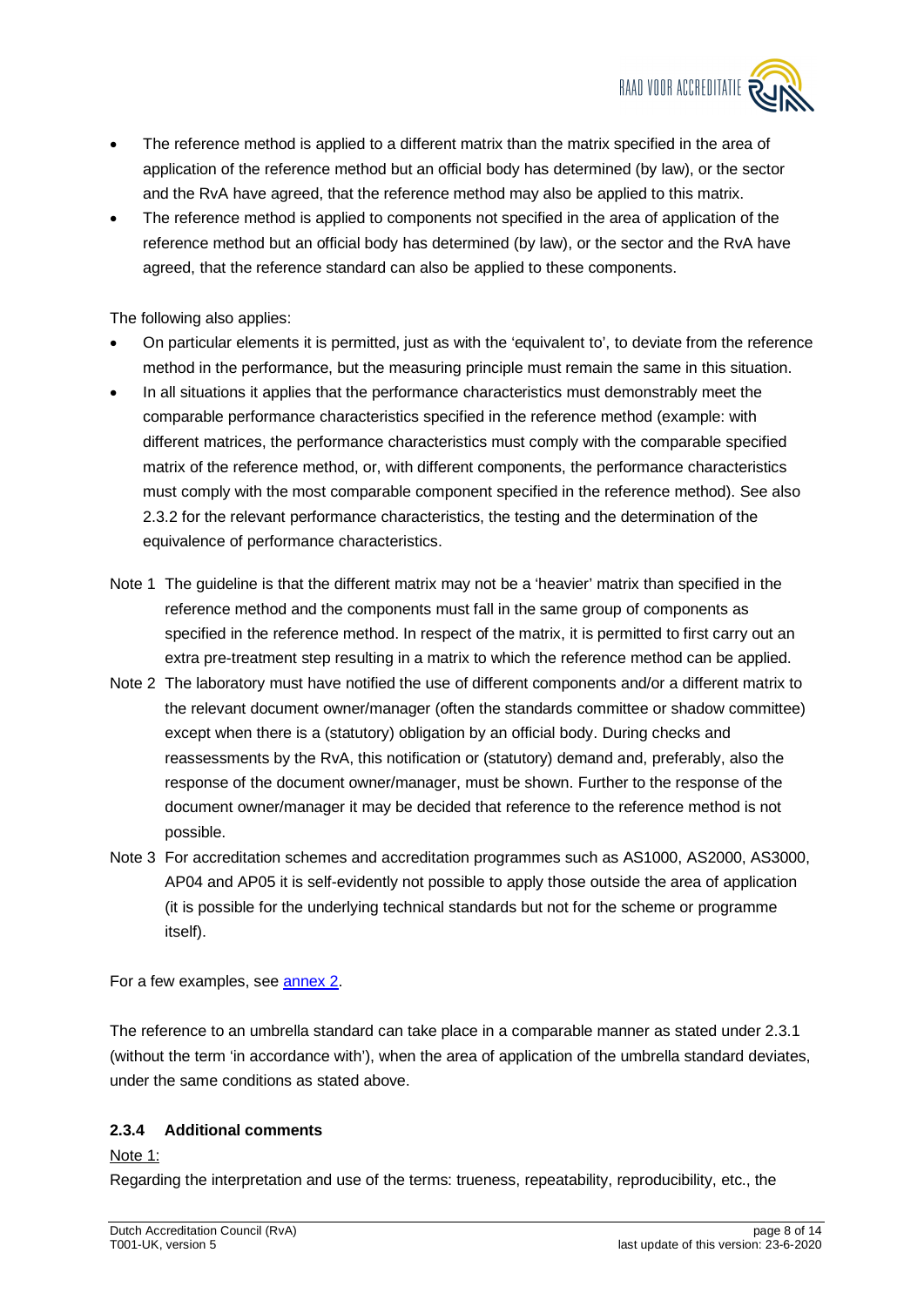

NEN 7777-series can be used. For microbiology, it is also possible to use EN-ISO 16140 to this end.

#### Note 2:

Some reference methods specify performance characteristics which should not be interpreted as such (for example: results of proficiency tests used for method evaluation sometimes do not need to be regarded as a performance characteristic; these may be used as indicative performance characteristics).

#### Note 3:

See annex 1 for examples of critical and non-critical subjects of a reference method. If the laboratory is of the opinion that a particular element of a standard should not be regarded as critical, it must discuss this with the relevant standardisation committee itself.

#### Note 4:

In case of statistical calculations, a confidence interval of 95% is assumed. Where the word 'significant' is used, this means 'statistically significant'.

### Note 5:

For a scope description falling under a 'flexible scope', often no reference method is specified but this may be possible in some situations. The reference is then included in documentation that third parties can request from the laboratory itself (see RvA-T025).

## **2.4 Method-determined parameters**

Tests in respect of which it is determined in the reference method that the test, or a specific part thereof, is considered to be *method-determined*, may not depart from the prescribed procedure for the method-determined part. If there is a departure from the method-determined part, then the laboratory is permitted to include such activities in the scope as an in-house method. In this situation, laboratories must point out to clients the lack of comparability of results.

## **2.5 Producer protocols**

'Reference methods' also includes protocols and testing methods of manufacturers of equipment. The laboratory must verify and demonstrate that the performance of the laboratory, excluding trueness, is not significantly worse than the performance characteristics specified in the protocol. With regard to trueness, this performance may not significantly depart from that specified.

If such a method meets the requirements of a reference method and the method is carried out in accordance with the, specified, producer's protocol, then these methods can be included in the scope of accreditation as 'producer's protocol'\*.

The laboratory must keep an up-to-date list of manufacturers' details and methods used and this list must be available for everyone.

To indicate this, a footnote in the scope will state the following reference:

Producer's protocol: a current list of producers' protocol details is available on request from the institution.

A reference to, for example, the manufacturer and any kit number is not included in the scope.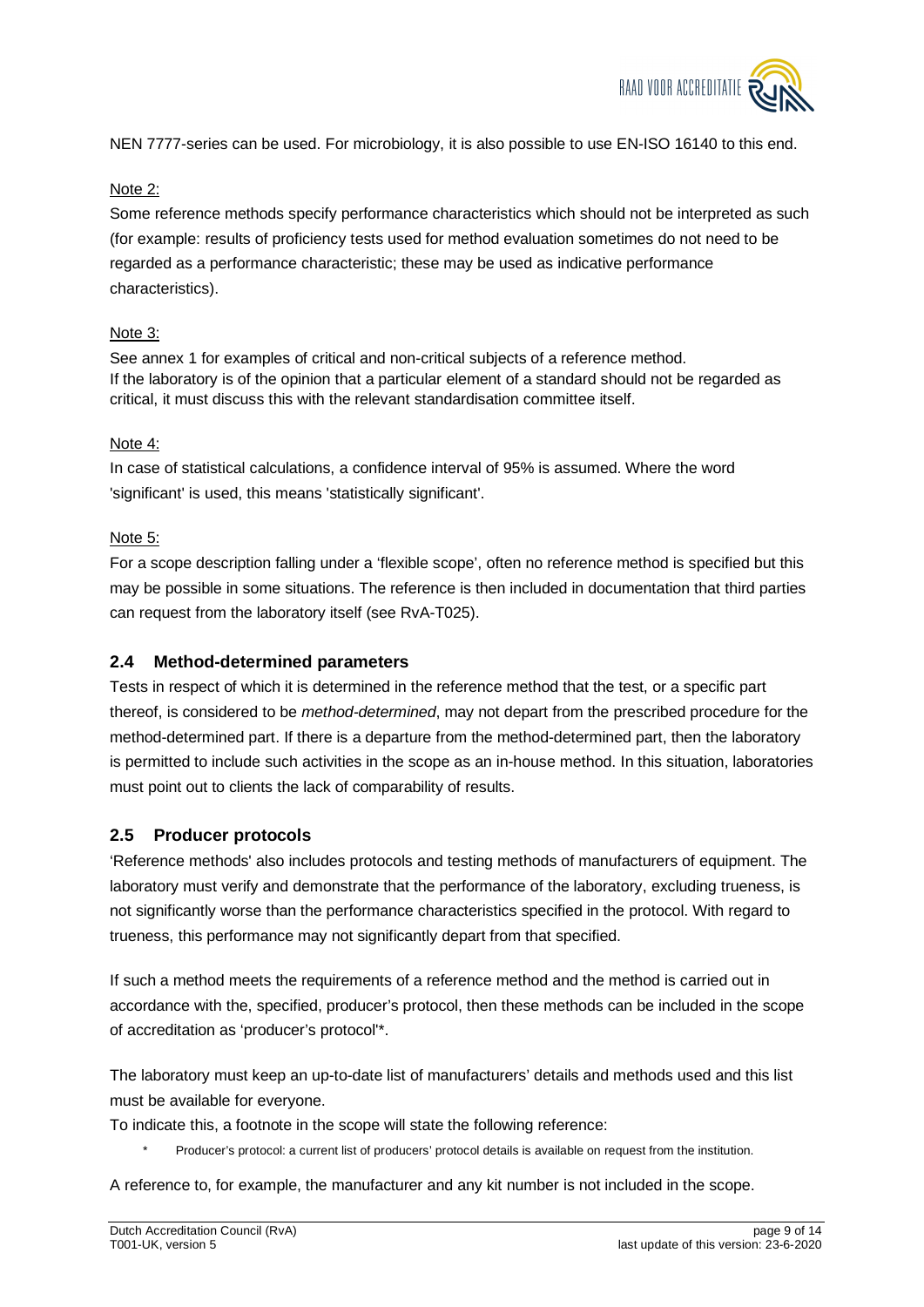

# **3 Reference to reference method by the laboratory**

EN ISO/IEC 17025 states that the laboratory must notify the client about the method applied (including criterion 7.2.1, 7.8.1 and 7.8.2). See also the explanation on this in RvA-T015. If in this notification, the laboratory claims to use a reference method specified in the scope of accreditation, the reference shall be in accordance with the conditions set out in section 2. It must make clear whether i) the method is performed in accordance with the reference method, ii) the method is equal to the reference method, or iii) it is an application of the reference method outside the area of application specified in the method. It must be clear on which elements there is (any) departure from the reference method and it must be clear as to why it is justified to refer to the relevant reference method. If the laboratory does not claim a reference method in one of the ways listed above, the method will be designated as an 'inhouse method'.

The laboratory is free in the manner it communicates this to its client: via an offer, contract, Service Level Agreement (SLA), reference to an information guide (or suchlike) on the website, etc. If the offer, contract, analysis report, etc. only specifies the reference method (without the prefix 'in accordance with' or 'equivalent to'), then an unambiguous, clear reference to an information guide (or suchlike) must be included with information on conformity, equivalence or use outside the area of application). If the laboratory chooses to use an information guide (or such like), this document must be up-to-date and directly available and must fall under the document control of the institution (previous revisions must also be available to the RvA assessment team or other stakeholders on request).

## **4 Transitional period**

The application of the new policy, as set out in this T001, will start at the first regular assessment of the accredited laboratory after 1 April 2019. All scopes will have been adjusted at the latest by March 2021. Prior to the first assessment after 1 April 2019, the office of the RvA will ask the laboratory Whether it is ready to implement these changes in the scope and wishes this to be assessed. For laboratories stating they are not yet ready or do not wish to implement the changes yet, the scope will automatically have to be changed during the next regular assessment and this will be assessed. The office of the RvA shall, prior to the assessment during which the changes will be implemented, together with the laboratory, prepare a proposal for adjustment of the scope. The starting point will be that the terms 'equivalent to' and 'in accordance with', which precede the specified reference methods, are removed from the scope.

The next regular assesment will assess whether the laboratory procedures provide that the customer is correctly informed about the methods used.

## **5 Changes compared to the previous version**

The following significant changes have been made compared to version 4:

- Section 2.3.1 has been brought into line with what has been laid down in this regard RvA-T015
- Chapter 4: the condition that the scope can only be converted after it has been assessed, has been omitted.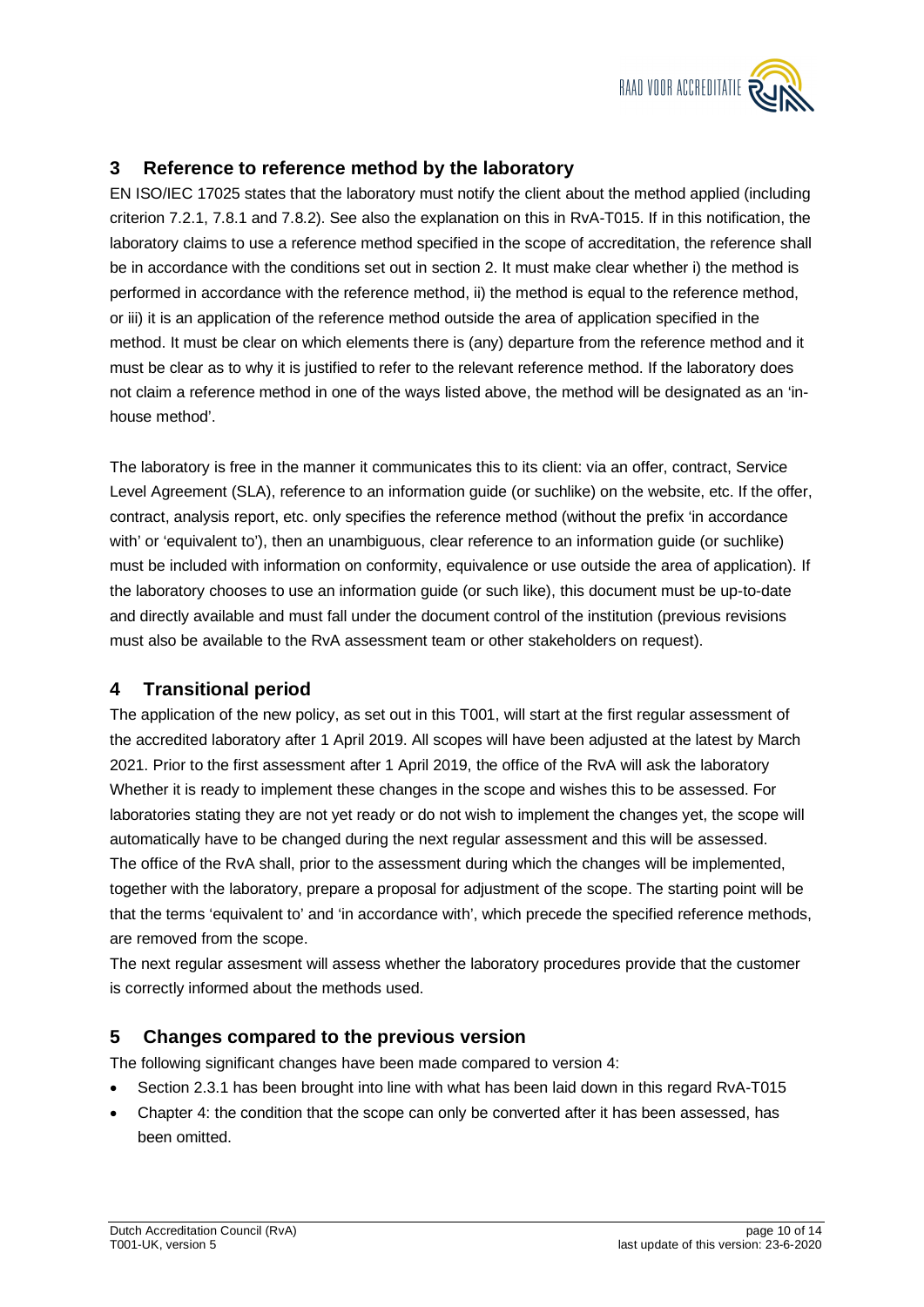

## **Annex 1 Examples of critical and non-critical elements of a reference method**

Examples of **critical** elements of a reference method are:

- Storage life is per definition critical. If storage life (also referred to as 'conservation period') deviates from the reference method and the laboratory can demonstrate equivalence of the analysis results on this point, then it applies, contrary to previous RvA policy, that the method is at most 'equivalent to'. If the longer storage life does satisfy the requirements from other leading reference documents such as (NEN EN-)ISO 5667-3, there is conformity though. The relevant (technical) reference method will then be followed, in brackets, by 'conservation standard xxx'.
- Measurement technology. In the analysis of organic components with the aid of LC-MS no reference can be made to a reference method for the GC-MS technology.
- Method-determined procedure in the reference method. For example:
	- When accessing soil samples with the aid of nitric acid to analyse the elements content, there may not be a reference to the reference method prescribing aqua regia access.
	- In a leach method with a L-S ratio of L:S=10 with an agitation time of two hours, there may not be a reference to a reference method with a deviating L-S-method and/or deviating agitation time.
- All critical elements specified in the reference method. For example:
	- a normative reference in the reference method to a specified reference method for sample pre-treatment; this must then be carried out in accordance with the relevant reference method.
	- the application of prescribed sieving for sorting or grinding;
	- a start of a microbiological analysis within the retention period stated in the reference method;
	- the application of the specified incineration period and temperature;
	- the drying to a consistent mass;
	- the reference method describes a minimum number of points for calibration of which the calibration function must exist; this is then a compulsory element. (Note: please also see non-critical elements relating to the calibration function below);
	- specific requirements for mineral oil determination relating to the separation of aliphatic compounds, to the relative sensitivity of  $C_{10}$  t/m  $C_{40}$  and to the yield of a number of specific components in the clean-up with florisil;
	- frequency of the quality controls to be carried out;
	- number of internal and/or injection standards to be added;
	- number of times the test must be performed (some reference methods prescribe duplicate or triplicate determination);
	- accreditation schemes and programmes, AS1000, AS2000, AS3000, AP04 and AP05 for example, where all requirements specified in the document must be complied with;
	- the fat content determination with reference method ISO 1211 / IDF1, where the entire procedure is deemed critical. The definition of the fat content in milk is method-determined (Codex Type I method) ISO 1211 / IDF1 and serves as an 'anchor method' for the calibration of alternative methods, infrared spectrometry in accordance with ISO 9622 / DF141 for example.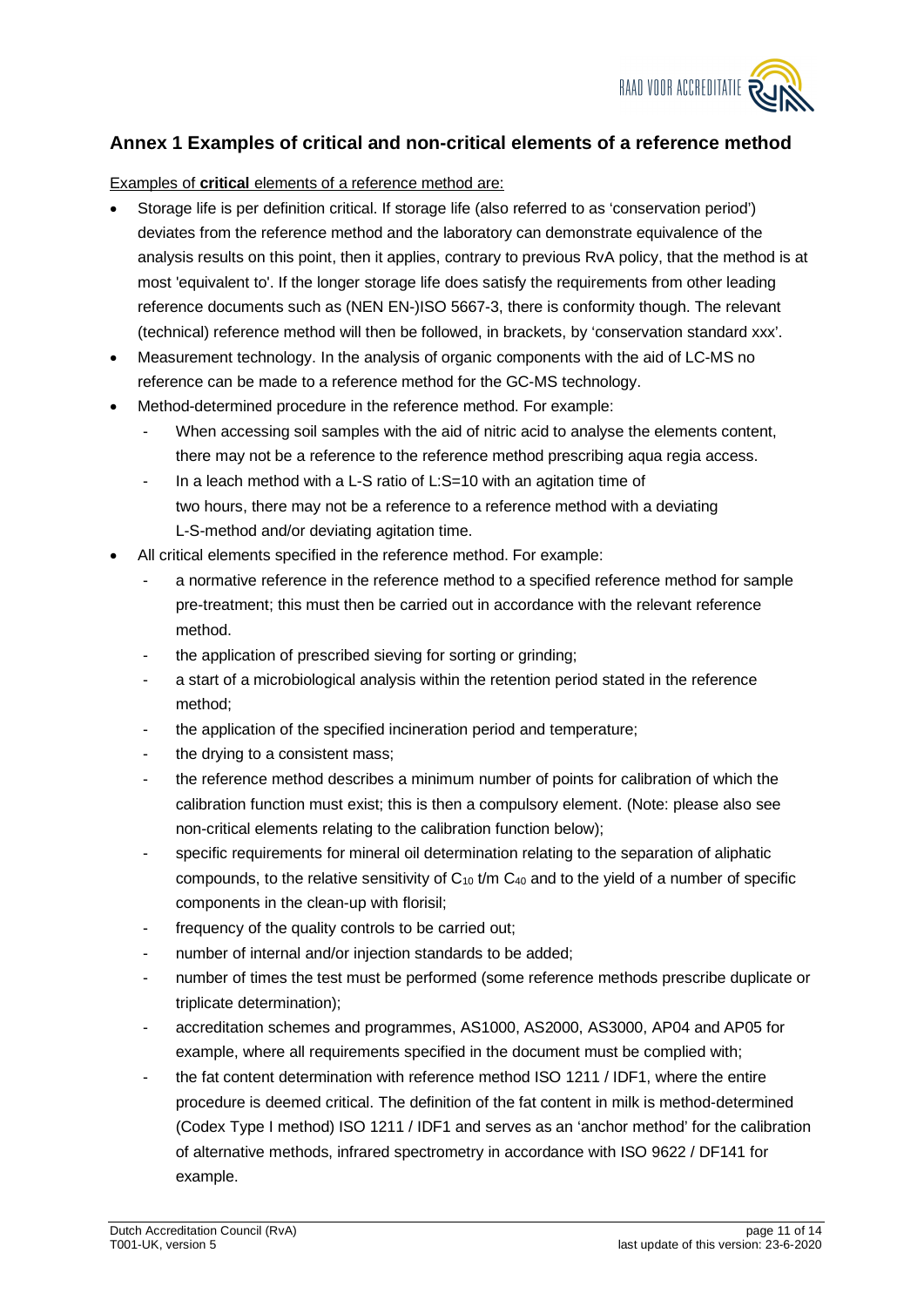

#### Examples of **non-critical** elements:

- Fewer water samples are treated than described in the reference method. Explanation: after the issue of analysis standards, technological developments may result in the sensitivity specified in the reference method being realised, even if fewer samples are treated.
- Note: for samples consisting of fixed matrices, the situation is different; through the use of modern equipment it may be possible to satisfy the sensitivity requirements if fewer samples are treated but the representativeness of the partial sample could be an issue. Guidelines for the minimum quantity of (partial) samples to be treated in relation to particle size must be strictly adhered to.
- In many cases, the extraction solvent described in the reference method will be methoddetermined (see also under 'critical elements' to this end) but exceptions are possible. An example of an exception is the extraction of organic components with petroleum ether. The use of the strongly comparable solvents hexane, cyclohexane, pentane and heptane may be considered to be 'in accordance with' the reference method.
- The creation of 'standard solutions' can often be labelled as 'non-critical': The laboratory itself may make a choice for the most suitable calibration range and use commercially available standards solutions.
- The type of calibration curve is at the discretion of the laboratory if it has demonstrated that a nonlinear calibration function has a better fit than a linear function as described in the reference method for example.
- The frequency of the calibrations to be carried out, as described in the reference method, can be viewed as a guideline if the laboratory has demonstrated that the used detector is stable over a longer period than described in the reference method. The laboratory may then apply a lower frequency. (Note: please see also the comment above under 'critical elements' relating to the number of calibration points).
- Through the use of modern equipment it may not be necessary to concentrate an extract for the benefit of low detection limits.
- Use of modern equipment may result in a clean-up method described in the reference method no longer being necessary as the relevant equipment is better able than before to handle the relevant disrupting influence on the measurement. Comment: this does not apply for methodspecific clean-up-steps (for example: the application of immuno-affinity columns in the determination of mycotoxins).
- If a manual method described in the reference method is carried out in an automated manner, it is permitted to refer to the reference method. For example:
	- automated splitting of aliphatic and aromatic fractions with the aid of silica gel instead of manual execution;
	- the automated analysis with an auto-analyser of ammonium with the aid of a colour reaction with a manual execution in the reference method;
	- the extraction of water samples with the aid of a robotic system, but follows the manual procedure of the reference method;
	- performance of an automated potentiometric chloride titration in cheese instead of a manual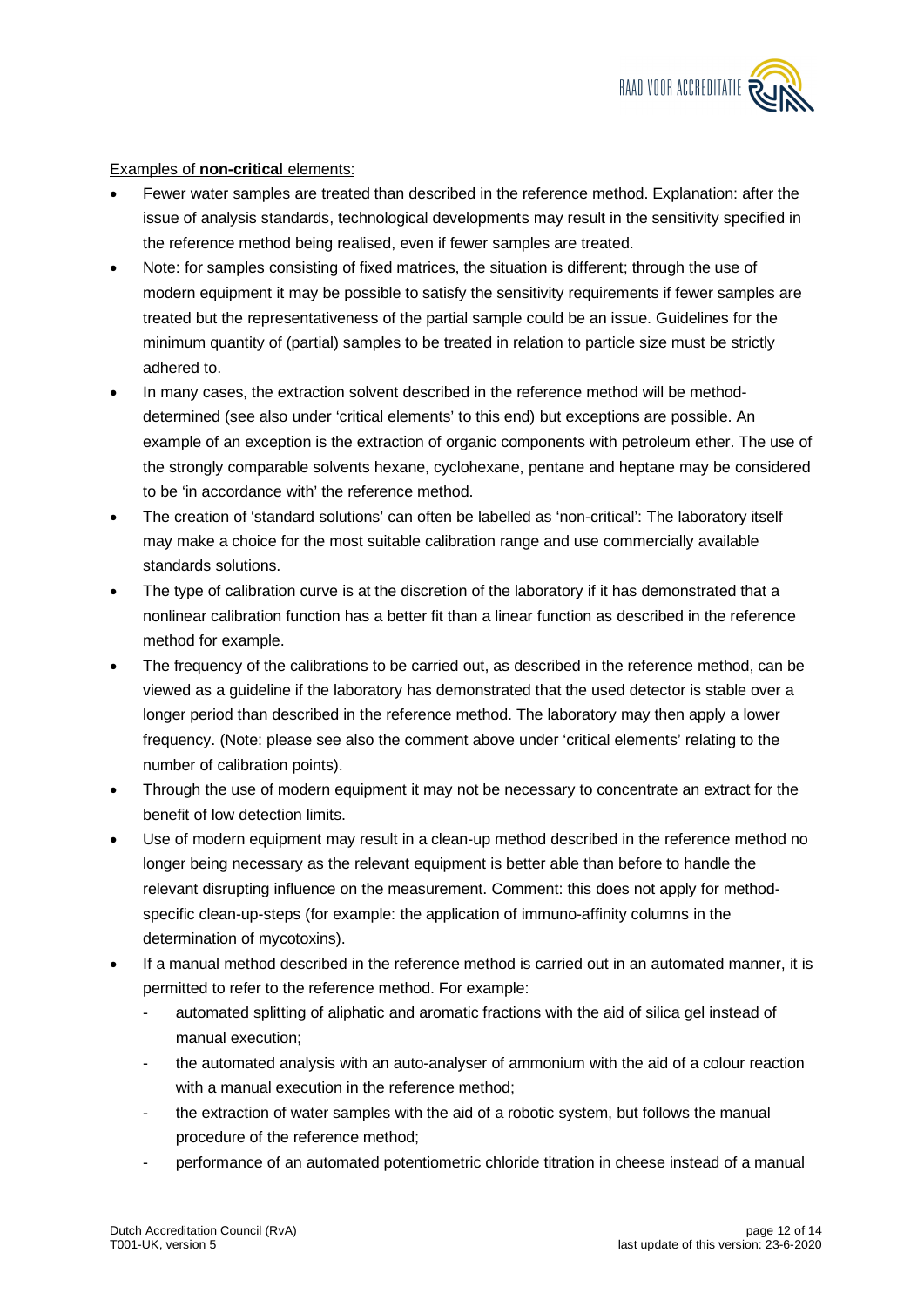

titration in accordance with ISO 5943 IDF88;

- use of an online method linked to LC-MS SPE (solid phase extraction), described in the reference method as manual.
- The reference method is applied at lower limits than referred to in the reference method. Example: if a reference method indicates that the method is applicable from 0.01 mg/l, but the validation shows that 1 µg/l is also feasible, by further concentrating the extract, by treating more samples and/or by using more sensitive equipment, for example.
- If the laboratory has a limit of detection for a test which is higher than the reference method and the laboratory can demonstrate that it only analyses samples with values (significantly) above its own limit of detection, then this is not viewed as critical.
- Note: the NEN has formally stated that the NEN standards committee on Environmental Quality is of the opinion that, provided it is validated by the user, a reference method can also be used under (or above) the measuring range given in the standard (reference method) and that these measuring results can be reported in the analysis report in accordance with the standard method. The RvA applies this ruling not only to the environmental laboratories but also to the other laboratories referred to in the introduction to this explanatory document RvA-T001.